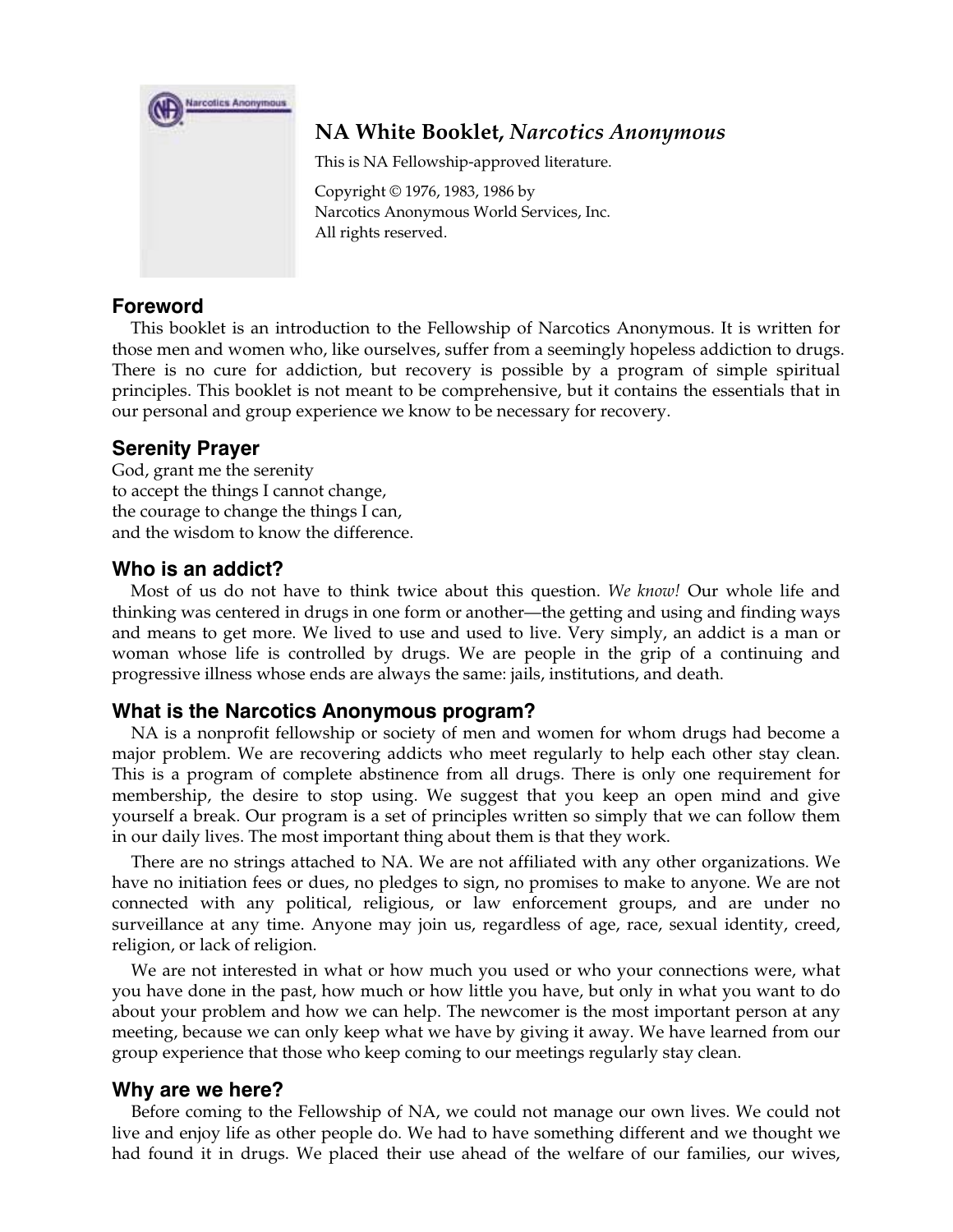husbands, and our children. We had to have drugs at all costs. We did many people great harm, but most of all we harmed ourselves. Through our inability to accept personal responsibilities we were actually creating our own problems. We seemed to be incapable of facing life on its own terms.

Most of us realized that in our addiction we were slowly committing suicide, but addiction is such a cunning enemy of life that we had lost the power to do anything about it. Many of us ended up in jail, or sought help through medicine, religion, and psychiatry. None of these methods was sufficient for us. Our disease always resurfaced or continued to progress until, in desperation, we sought help from each other in Narcotics Anonymous.

After coming to NA we realized we were sick people. We suffered from a disease from which there is no known cure. It can, however, be arrested at some point, and recovery is then possible.

### **How it works**

If you want what we have to offer, and are willing to make the effort to get it, then you are ready to take certain steps. These are the principles that made our recovery possible.

- 1. We admitted that we were powerless over our addiction, that our lives had become unmanageable.
- 2. We came to believe that a Power greater than ourselves could restore us to sanity.
- 3. We made a decision to turn our will and our lives over to the care of God *as we understood Him.*
- 4. We made a searching and fearless moral inventory of ourselves.
- 5. We admitted to God, to ourselves, and to another human being the exact nature of our wrongs.
- 6. We were entirely ready to have God remove all these defects of character.
- 7. We humbly asked Him to remove our shortcomings.
- 8. We made a list of all persons we had harmed, and became willing to make amends to them all.
- 9. We made direct amends to such people wherever possible, except when to do so would injure them or others.
- 10. We continued to take personal inventory and when we were wrong promptly admitted it.
- 11. We sought through prayer and meditation to improve our conscious contact with God *as we understood Him,* praying only for knowledge of His will for us and the power to carry that out.
- 12. Having had a spiritual awakening as a result of these steps, we tried to carry this message to addicts, and to practice these principles in all our affairs.

This sounds like a big order, and we can't do it all at once. We didn't become addicted in one day, so remember—*easy does it.*

There is one thing more than anything else that will defeat us in our recovery; this is an attitude of indifference or intolerance toward spiritual principles. Three of these that are indispensable are honesty, open-mindedness, and willingness. With these we are well on our way.

We feel that our approach to the disease of addiction is completely realistic, for the therapeutic value of one addict helping another is without parallel. We feel that our way is practical, for one addict can best understand and help another addict. We believe that the sooner we face our problems within our society, in everyday living, just that much faster do we become acceptable, responsible, and productive members of that society.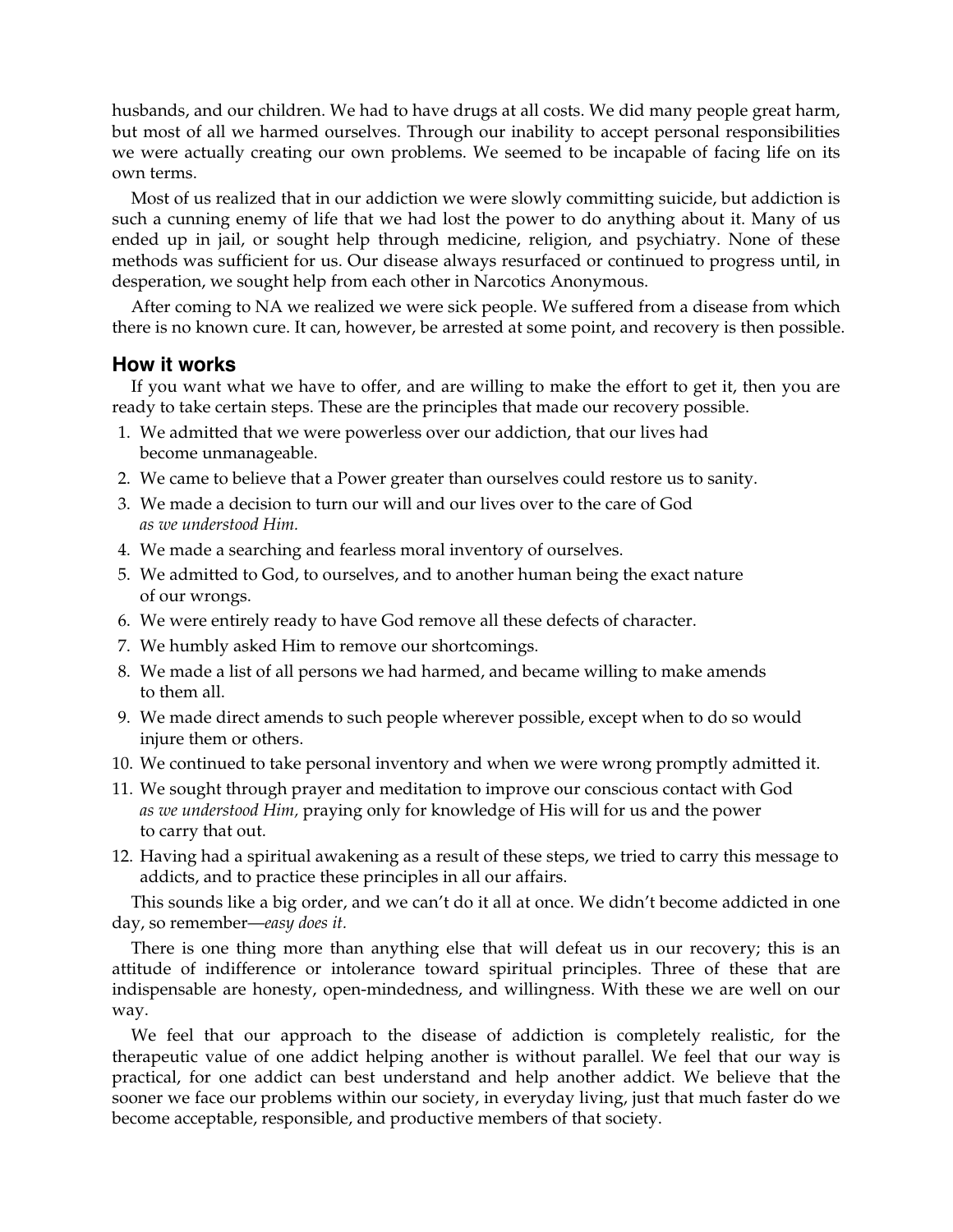The only way to keep from returning to active addiction is not to take that first drug. If you are like us you know that one is too many and a thousand never enough. We put great emphasis on this, for we know that when we use drugs in any form, or substitute one for another, we release our addiction all over again.

Thinking of alcohol as different from other drugs has caused a great many addicts to relapse. Before we came to NA, many of us viewed alcohol separately, but we cannot afford to be confused about this. Alcohol is a drug. We are people with the disease of addiction who must abstain from all drugs in order to recover.

### **What can I do?**

Begin your own program by taking Step One from the previous chapter, "How It Works." When we fully concede to our innermost selves that we are powerless over our addiction, we have taken a big step in our recovery. Many of us have had some reservations at this point, so give yourself a break and be as thorough as possible from the start. Go on to Step Two, and so forth, and as you go on you will come to an understanding of the program for yourself. If you are in an institution of any kind and have stopped using for the present, you can, with a clear mind, try this way of life.

Upon release, continue your daily program and contact a member of NA. Do this by mail, by phone, or in person. Better yet, come to our meetings. Here you will find answers to some of the things that may be disturbing you now.

If you are not in an institution, the same holds true. Stop using for today. Most of us can do for eight or twelve hours what seems impossible for a longer period of time. If the obsession or compulsion becomes too great, put yourself on a five-minute basis of not using. Minutes will grow to hours, and hours to days, so you will break the habit and gain some peace of mind. The real miracle happens when you realize that the need for drugs has in some way been lifted from you. You have stopped using and started to live.

#### **The Twelve Traditions of NA**

We keep what we have only with vigilance, and just as freedom for the individual comes from the Twelve Steps, so freedom for the group springs from our traditions.

As long as the ties that bind us together are stronger than those that would tear us apart, all will be well.

- 1. Our common welfare should come first; personal recovery depends on NA unity.
- 2. For our group purpose there is but one ultimate authority—a loving God as He may express Himself in our group conscience. Our leaders are but trusted servants; they do not govern.
- 3. The only requirement for membership is a desire to stop using.
- 4. Each group should be autonomous except in matters affecting other groups or NA as a whole.
- 5. Each group has but one primary purpose—to carry the message to the addict who still suffers.
- 6. An NA group ought never endorse, finance, or lend the NA name to any related facility or outside enterprise, lest problems of money, property, or prestige divert us from our primary purpose.
- 7. Every NA group ought to be fully self-supporting, declining outside contributions.
- 8. Narcotics Anonymous should remain forever nonprofessional, but our service centers may employ special workers.
- 9. NA, as such, ought never be organized, but we may create service boards or committees directly responsible to those they serve.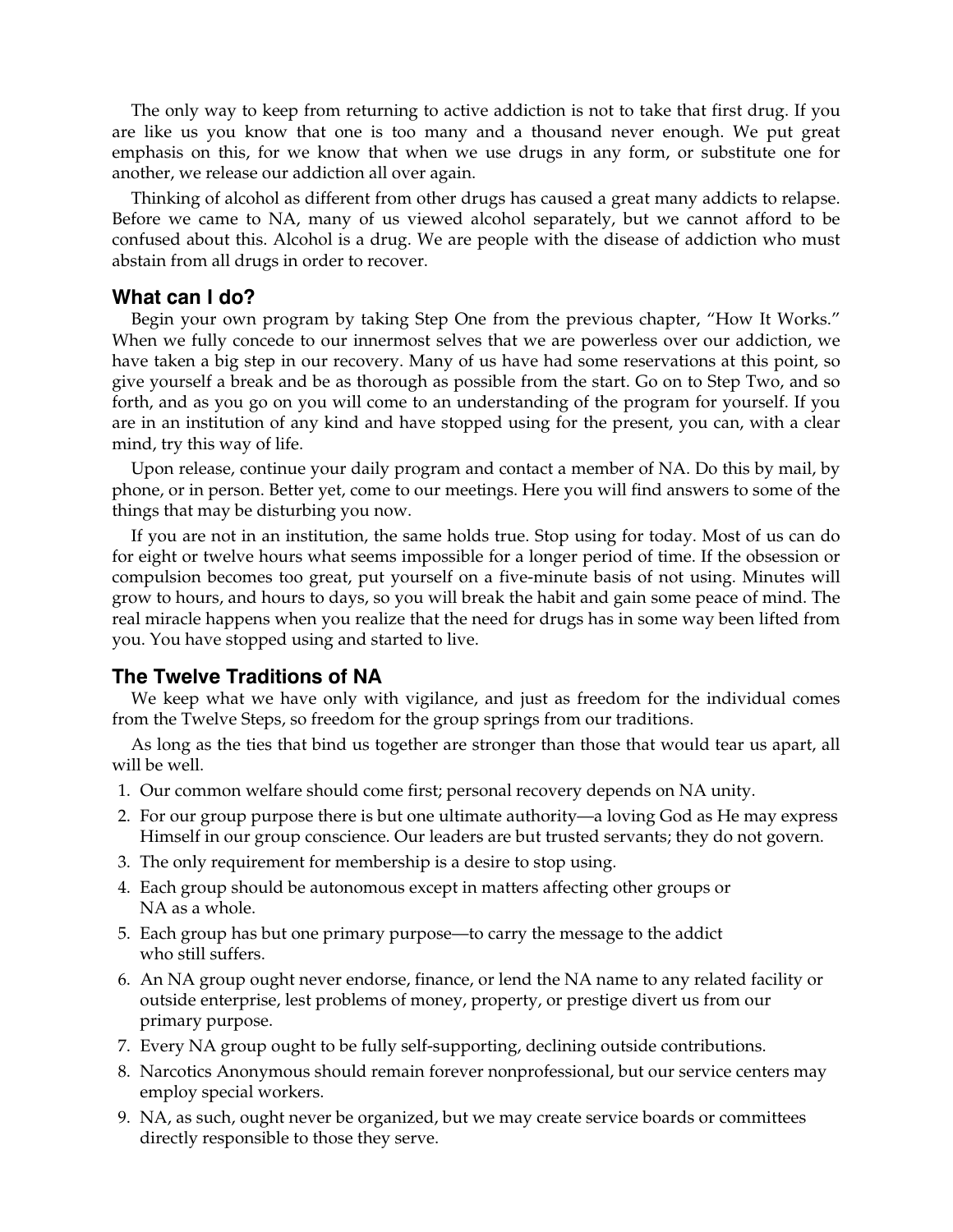- 10. Narcotics Anonymous has no opinion on outside issues; hence the NA name ought never be drawn into public controversy.
- 11. Our public relations policy is based on attraction rather than promotion; we need always maintain personal anonymity at the level of press, radio, and films.
- 12. Anonymity is the spiritual foundation of all our traditions, ever reminding us to place principles before personalities.

#### **Recovery and relapse**

Many people think that recovery is simply a matter of not using drugs. They consider a relapse a sign of complete failure, and long periods of abstinence a sign of complete success. We in the recovery program of Narcotics Anonymous have found that this perception is too simplistic. After a member has had some involvement in our fellowship, a relapse may be the jarring experience that brings about a more rigorous application of the program. By the same token we have observed some members who remain abstinent for long periods of time whose dishonesty and self-deceit still prevent them from enjoying complete recovery and acceptance within society. Complete and continuous abstinence, however, in close association and identification with others in NA groups, is still the best ground for growth.

Although all addicts are basically the same in kind, we do, as individuals, differ in degree of sickness and rate of recovery. There may be times when a relapse lays the groundwork for complete freedom. At other times that freedom can only be achieved by a grim and obstinate willfulness to hang on to abstinence, come hell or high water, until a crisis passes. An addict who by any means can lose, even for a time, the need or desire to use, and has free choice over impulsive thinking and compulsive action, has reached a turning point that may be the decisive factor in his recovery. The feeling of true independence and freedom hangs here at times in the balance. To step out alone and run our own lives again draws us, yet we seem to know that what we have has come from dependence on a Power greater than ourselves and from the giving and receiving of help from others in acts of empathy. Many times in our recovery the old bugaboos will haunt us. Life may again become meaningless, monotonous, and boring. We may tire mentally in repeating our new ideas and tire physically in our new activities, yet we know that if we fail to repeat them we will surely take up our old practices. We suspect that if we do not use what we have, we will lose what we have. These times are often the periods of our greatest growth. Our minds and bodies seem tired of it all, yet the dynamic forces of change or true conversion, deep within, may be working to give us the answers that alter our inner motivations and change our lives.

Recovery as experienced through our Twelve Steps is our goal, not mere physical abstinence. To improve ourselves takes effort, and since there is no way in the world to graft a new idea on a closed mind, an opening must be made somehow. Since we can do this only for ourselves, we need to recognize two of our seemingly inherent enemies, apathy and procrastination. Our resistance to change seems built in, and only a nuclear blast of some kind will bring about any alteration or initiate another course of action. A relapse, if we survive it, may provide the charge for the demolition process. A relapse and sometimes subsequent death of someone close to us can do the job of awakening us to the necessity for vigorous personal action.

### **Just for today**

Tell yourself:

*Just for today,* my thoughts will be on my recovery, living and enjoying life without the use of drugs.

*Just for today,* I will have faith in someone in NA who believes in me and wants to help me in my recovery.

*Just for today,* I will have a program. I will try to follow it to the best of my ability.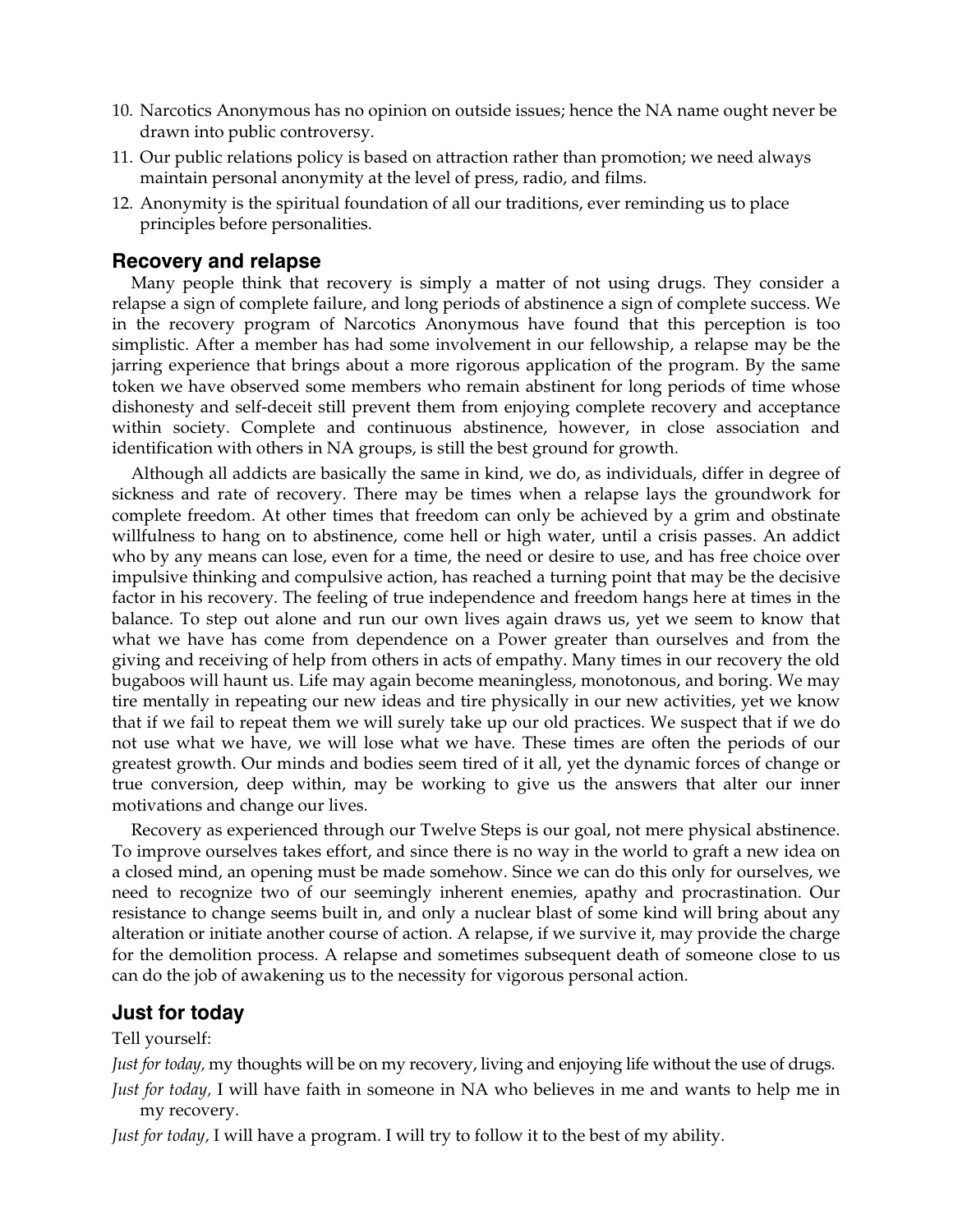*Just for today,* through NA, I will try to get a better perspective on my life.

*Just for today,* I will be unafraid. My thoughts will be on my new associations, people who are not using and who have found a new way of life. So long as I follow that way, I have nothing to fear.

### **Personal stories**

*Narcotics Anonymous has grown a great deal since 1953. The people who started this fellowship and for whom we have a deep and lasting affection have taught us much about addiction and recovery. In the following pages we offer you our beginnings. The first section was written in 1965 by one of our earliest members. More recent stories of NA members' recovery can be found in our Basic Text, Narcotics Anonymous.* 

#### **We do recover**

Although "Politics makes strange bedfellows," as the old saying goes, addiction makes us one of a kind. Our personal stories may vary in individual pattern but in the end we all have the same thing in common. This common illness or disorder is addiction. We know well the two things that make up true addiction: obsession and compulsion. Obsession—that fixed idea that takes us back time and time again to our particular drug, or some substitute, to recapture the ease and comfort we once knew.

Compulsion—once having started the process with one fix, one pill, or one drink we cannot stop through our own power of will. Because of our physical sensitivity to drugs, we are completely in the grip of a destructive power greater than ourselves.

When at the end of the road we find that we can no longer function as human beings, either with or without drugs, we all face the same dilemma. What is there left to do? There seems to be this alternative: either go on as best we can to the bitter ends—jails, institutions, or death—or find a new way to live. In years gone by, very few addicts ever had this last choice. Those who are addicted today are more fortunate. For the first time in man's entire history, a simple way has been proving itself in the lives of many addicts. It is available to us all. This is a simple spiritual—not religious—program, known as Narcotics Anonymous.

When my addiction brought me to the point of complete powerlessness, uselessness, and surrender some fifteen years ago, there was no NA. I found AA, and in that fellowship met addicts who had also found that program to be the answer to their problem. However, we knew that many were still going down the road of disillusion, degradation, and death, because they were unable to identify with the alcoholic in AA. Their identification was at the level of apparent symptoms and not at the deeper level of emotions or feelings, where empathy becomes a healing therapy for all addicted people. With several other addicts and some members of AA who had great faith in us and the program, we formed, in July of 1953, what we now know as Narcotics Anonymous. We felt that now the addict would find from the start as much identification as each needed to convince himself that he could stay clean by the example of others who had recovered for many years.

That this was what was principally needed has proved itself in these passing years. That wordless language of recognition, belief, and faith, which we call empathy, created the atmosphere in which we could feel time, touch reality, and recognize spiritual values long lost to many of us. In our program of recovery we are growing in numbers and in strength. Never before have so many clean addicts, of their own choice and in free society, been able to meet where they please, to maintain their recovery in complete creative freedom.

Even addicts said it could not be done the way we had it planned. We believed in openly scheduled meetings—no more hiding as other groups had tried. We believed this differed from all other methods tried before by those who advocated long withdrawal from society. We felt that the sooner the addict could face his problem in everyday living, just that much faster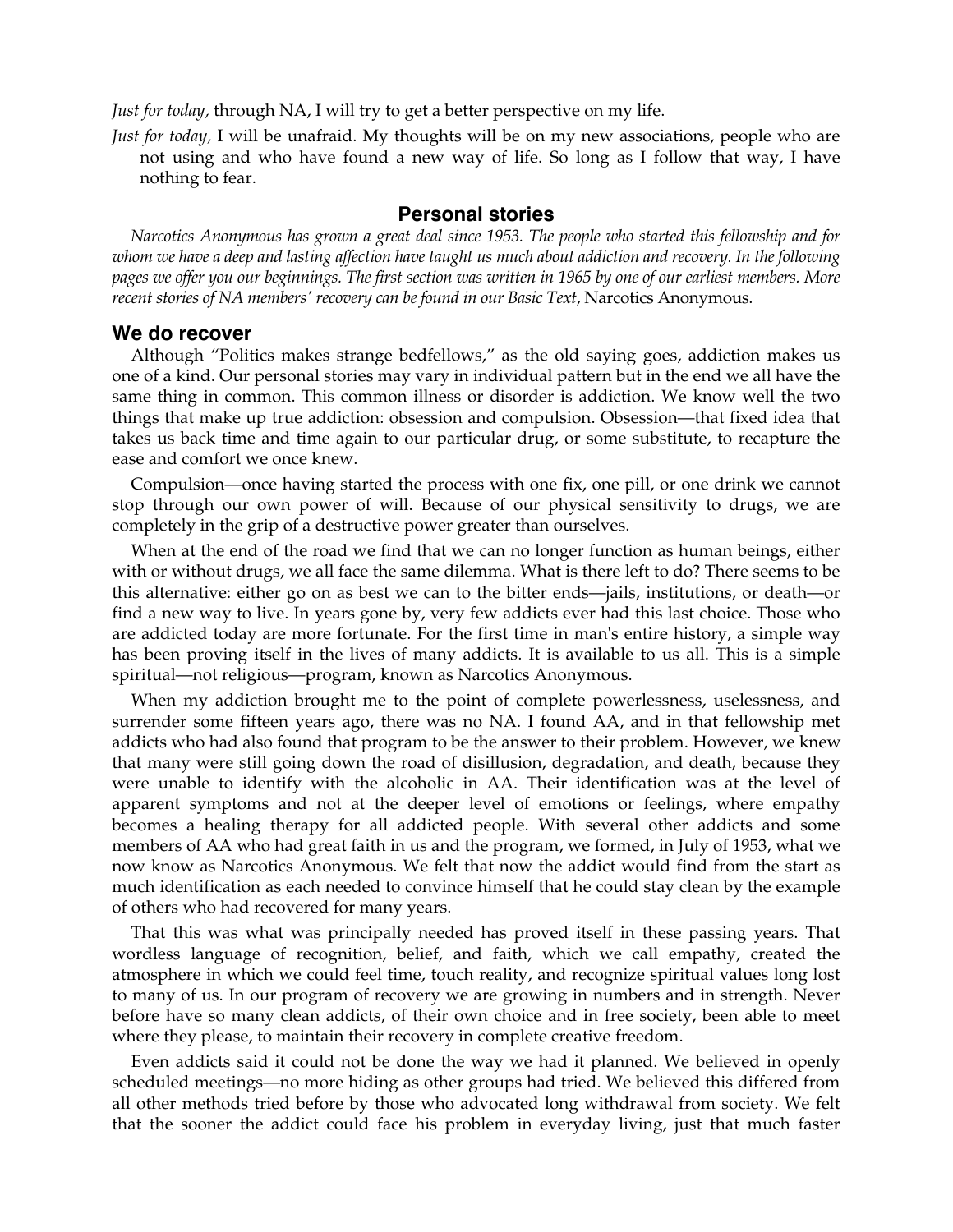would he become a real, productive citizen. We eventually have to stand on our own feet and face life on its own terms, so why not from the start.

Because of this, of course, many relapsed and many were lost completely. However, many stayed and some came back after their setback. The brighter part is the fact that of those who are now our members, many have long terms of complete abstinence and are better able to help the newcomer. Their attitude, based on the spiritual values of our steps and traditions, is the dynamic force that is bringing increase and unity to our program. Now we know that the time has come when that tired old lie, "Once an addict, always an addict," will no longer be tolerated by either society or the addict himself. We do recover.

### **One third of my life**

Today has been one of those days. It was Friday and Monday all together. Trying to get something done was like trying to make a connection when the heat was on. It was a panic all day, but when I got home and lay down for an hour, it felt good. I can go on a natural nod, because I have nothing up here now but a clear conscience. The old hassle is gone. I can lie down, take it easy, and be comfortable. The longer I stay clean, the better it gets for me. It's real groovy to get up in the morning and not care whether it's foggy or the sun's shining, just so long as I'm clean. No cramps and no sweats now. I remember the times when I'd be afraid to go to sleep, because I had a "git up" there on the dresser; but if I took my "git up" I'd have nothing when I got up and then I'd be sick again.

I never thought I'd feel good being out here with the squares, but now I think sometimes I feel the same things they do. I don't have all those petty little things going through my mind now, like I did when I thought I was hip—so slick. The only one I was being hip and slick with was me. Everybody else could see right through me. I don't have a running nose anymore and no itchiness unless it's an allergy or something. I can go home now at night to clean sheets and blankets, say my little prayers, and go to sleep. It's real good for me.

Yesterday was pay day. I went out and bought myself a few presents—not Christmas shoplifting you know. Now, I can go through these stores without even a temptation to steal. This is my third Christmas on the bricks and I can't think of anything I've stolen since I've been out of the joint. I feel that I was basically honest from childhood. I stole to keep up my habit, to get my stuff, to keep my head on my chest, to keep my stomach from grinding, and to keep my nose from running. That nose! It was always running whether I was sick or not.

My story is similar to many others. I hit one nuthouse when I was thirteen—I really don't remember much about it. That was on an OD of amphetamines, they thought I was a manicdepressive till I cleaned up off the pills, and then they figured I was just a neurotic.

It progressed though. I started to make the joints. I'm thirty now and there's twelve-and-ahalf years gone out of my life like this. Man, I sure don't want anymore of it. Since I've been out of the joint about three years I can't say I haven't had the temptation; I can't say I haven't had some obsession; I can't say I haven't had the passing thought of wanting to use, because I have at times. Now, however, it's like the passing thought of "There is a real nice car there. I'd like one like that," and then it's gone, and so is the thought. I notice that the times and the periods are getting farther apart when they happen.

I haven't had a driving obsession to get my head on my chest for over two years now, and this is really something. I now try to turn my will and my life over to the care of God as I understand Him. Sometimes I like to try to play God and run everything but it doesn't work that way. The longer I stay around and stay clean, the groovier it gets. The last time I came out, I was a scared, sniveling little snot, double hip, double slick, still walking that walk and talking that talk. Now, I go back to the institutions every week I can make it. I went back to my home group a while back and it was greater than my birthday. You know those guys accepted me back and were glad to see me.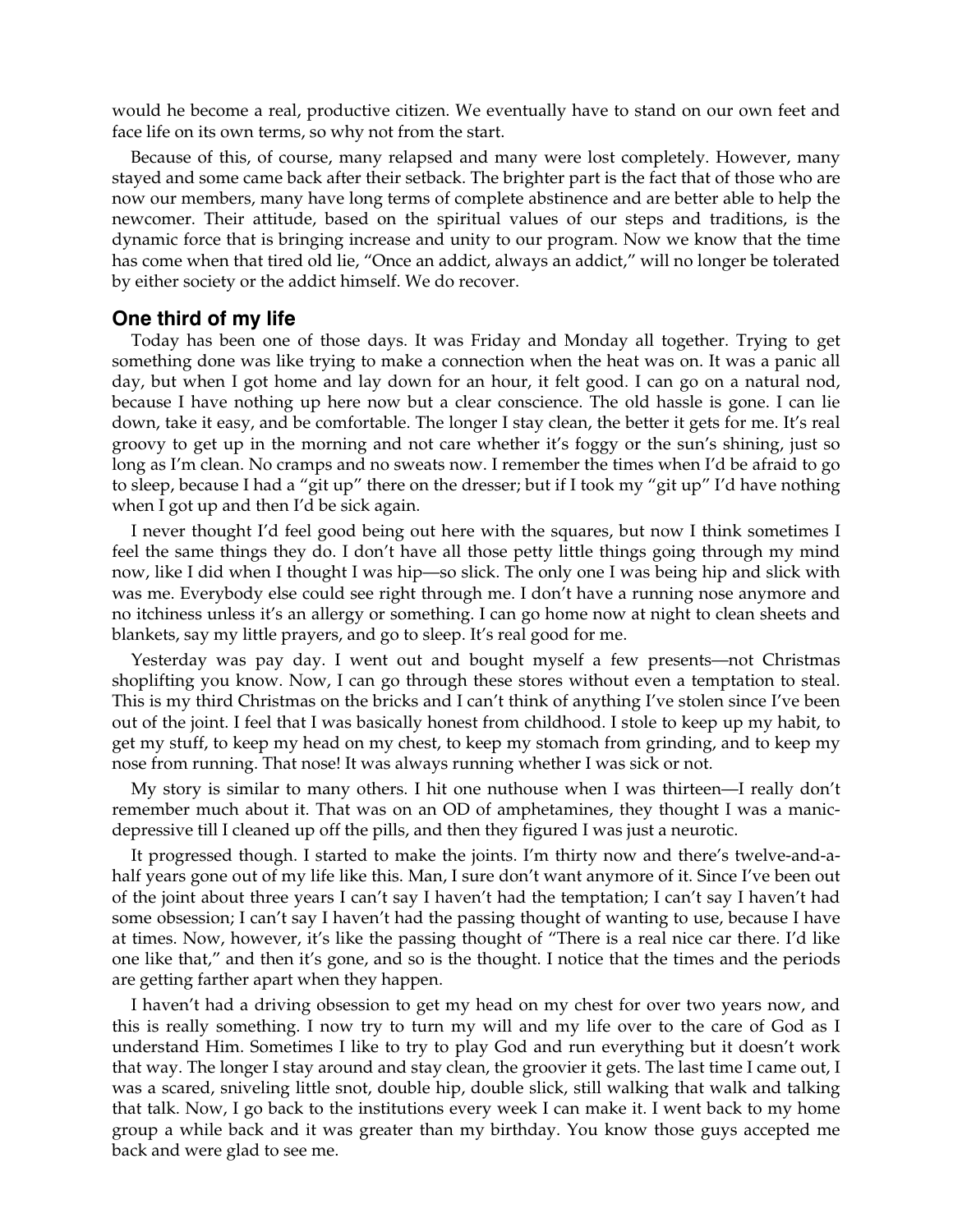I gave a lot of them a hard time with the attitudes I used to have. At that time nothing was any good; everything was rotten, except dope. Sure, I had a craving for drugs, but at that time I was ready for anything that would get my feet off the ground. Now, however, I know that anything that would get my feet off the ground (that isn't an airplane) will head me for real trouble. I sincerely believe this. I don't know if I work the Twelve Steps to the best of my ability or not, but I do know I've been clean about three years by practicing them the best I can.

When things start buggin' me now, I know where most of the trouble lies: me. Now I find I have a greater tolerance for people and a lot more patience all around; this is a big change for me. Practicing the principles of this program the way I understand them, staying clean a day at a time, sharing experiences with other addicts who are new to the program—these actions have changed my whole outlook on life. It's a good way to live.

#### **I can't do any more time**

I came to the Fellowship of Narcotics Anonymous as an addict, out of an institution for women. I came the first night I got out and it's been here that I've learned how to live, so that it hasn't been necessary for me to use any kind of drugs in my daily life. It has been here that I've learned a lot about myself, because we addicts are so very much alike. I've always seen another side of myself whenever problems and suggested solutions have been discussed at our meetings. I have learned, from those who are following the program of recovery to the best of their ability, how I can do the same if I am willing to make the effort. I have also learned from those who have made mistakes. I feel bad when I see that some leave this fellowship to try the old way again, but I know that I don't have to do that if I don't want to. Also, it has not been necessary for me to steal or to write any bad checks.

My addiction goes way back. I was drinking abusively, when I first started at sixteen, and I realize today that the reason for that was I was sick to begin with. I had this emotional illness and it was very deep. I don't think that, if I hadn't been emotionally ill to begin with, I would have gotten carried away with using. When it became noticeable that I was using alcohol more and more, being in the nursing profession, I tried experimenting with other drugs. It grew and grew and became a horrible problem.

Although this is certainly a suicidal path in itself, when I was aware and in a lucid moment, I did realize I was hopelessly addicted. I did not know that there was any answer. There really wasn't at that time. I was in San Francisco, not knowing which way to turn, when I tried suicide and was unsuccessful. I was twenty-six years old at that time. I now think that if it had been possible for me, I would have come to this program at that same age as a lot who are here today.

My pattern, however, continued. I had lost not only my self-respect but the respect and love of my family, my children, and my husband. I had lost my home and my profession. Somehow or other, I hadn't reached the point where I wanted to try this way of life or to try it all the way. I just had to go on and try in my own way. I tried drugs again and was finally committed to another institution three times. The last time I went there I just felt that I couldn't do any more time. I didn't immediately connect it with my addiction. I just couldn't do any more time. It wasn't the thought, "I can't use drugs," just, "I can't do any more time." I just felt completely hopeless and helpless and I didn't have any answers. All of my emotional and spiritual pride had gone.

I'm sure that when I was in the institution they doubted my sincerity in ever wanting to do anything about my problem. However, I did want to do something about it, and I know that this program doesn't work until we really do want it for ourselves. It's not for people who need it but for people who want it. I finally wanted it so bad I knocked on doors of psychiatrists, psychologists, chaplains, and anywhere I could.

I think one of my counselors, who just naturally loves all people, gave me a lot of encouragement, for I thoroughly took my first three steps. I admitted I was powerless over my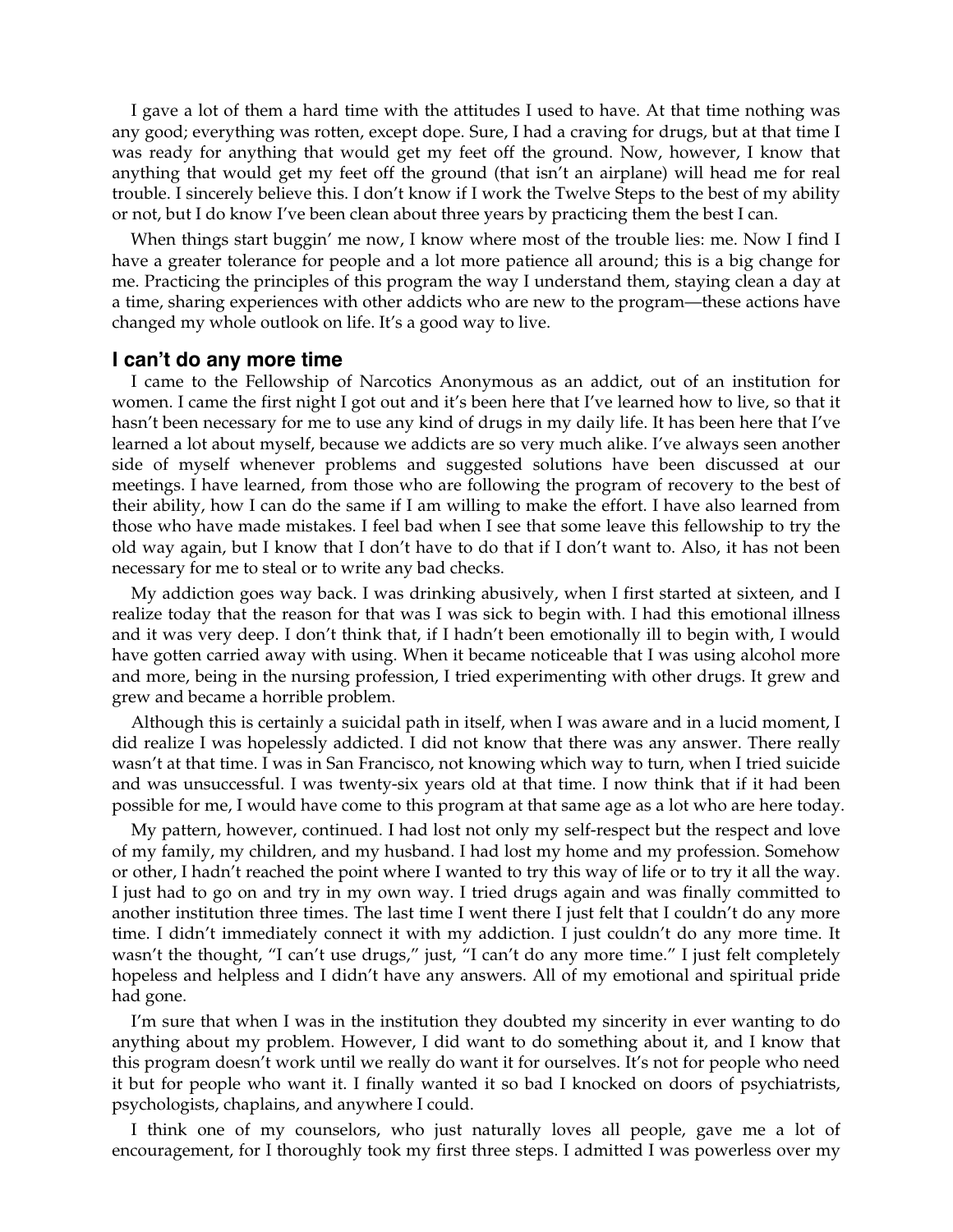addiction, that my life was unmanageable. I had tried so many other things, so I decided a Power greater than myself could restore my sanity. To the best of my ability I turned my life and my will over to the care of God as I understood Him, and I tried in my daily life to understand God.

I had read all kinds of metaphysical books. I agreed with them and thought they were great, but I never took any action on them. I never tried any faith in my daily living. It's amazing how after I had gotten just this far, I began to get a little honesty and could see myself as I was. I doubted that I could get honest, but I became aware of myself by looking outside myself at the addicts around me, by getting to know them and understand them, by being friendly with them.

I would like to give credit where credit is due, and I do believe that my daily attendance at psychotherapy groups with very understanding psychologists helped me become aware of myself so that I might do something about my problem; but when I came out, I thought, "Oh! Can I make it outside?" So many times institutions took so many years out of my life that I wondered if I could stay clean and do ordinary things. I doubted whether I could go ahead with just normal living, but God has seen fit to see that I have been provided for in this last year and a half. I've been able to work regularly; I didn't have steady jobs at first, but there was never any long period in between them.

Although for a time I threw out the idea of going back to my profession, which is nursing, I have since reconsidered this and am now in the process of perhaps returning to full-time nursing. With the help of some very understanding people I have met, the future here looks very bright. In the meantime, I give myself to my job every day, as best I can, and have been doing it successfully, despite the fact that when I left the institution for the last time everyone thought I was unemployable.

To me this is a spiritual program and the maintenance and growth of a spiritual experience. Without the kind of help and the therapy of one addict talking to and helping another, I know that it wouldn't have been possible for me. The obsession to use drugs has been completely removed from me during this period, and I know that it's only by the grace of God. I now give my attention to my daily problems. It's amazing, having had a pattern of fear, anxiety, resentment, and self-pity, how much of this, too, has been removed. No longer do these sway my life. I ask for help every morning, and I count my blessings every night. I'm real grateful that I don't have to go through the sickness that accompanies the taking of drugs of any kind.

I think one of the biggest things that helped me here was that this is a program of complete abstinence. I got over the idea that I had a "dual problem." I don't have a problem with this drug or that drug; I have a living problem, and this is all I need to think about today.

I got a lot of help from my sponsor when it seemed that everyone had let me down, both family and friends. I don't know what I would have done had it not been for the doors that she opened in her letters. She shared her experience, her strength, and her hope with me, and it was very beneficial. She continues to be my very good friend. Here in NA I have found a family, friends, and a way of life. My own family has also been restored to me through working these steps, and not through directly working on the problem. A lot of wonderful things have happened to me. I can't conceive of anything ever happening that would make me want to forget this way of life.

#### **The vicious cycle**

I am Gene and I am an addict. In writing this I hope that I can help other addicts like myself, who are trying to overcome their addiction by substituting one thing for another. That was my pattern. I started drinking, whenever possible, at the age of fourteen. With this I added weed so that I could feel at ease and be comfortable with my surroundings in the social activities in high school.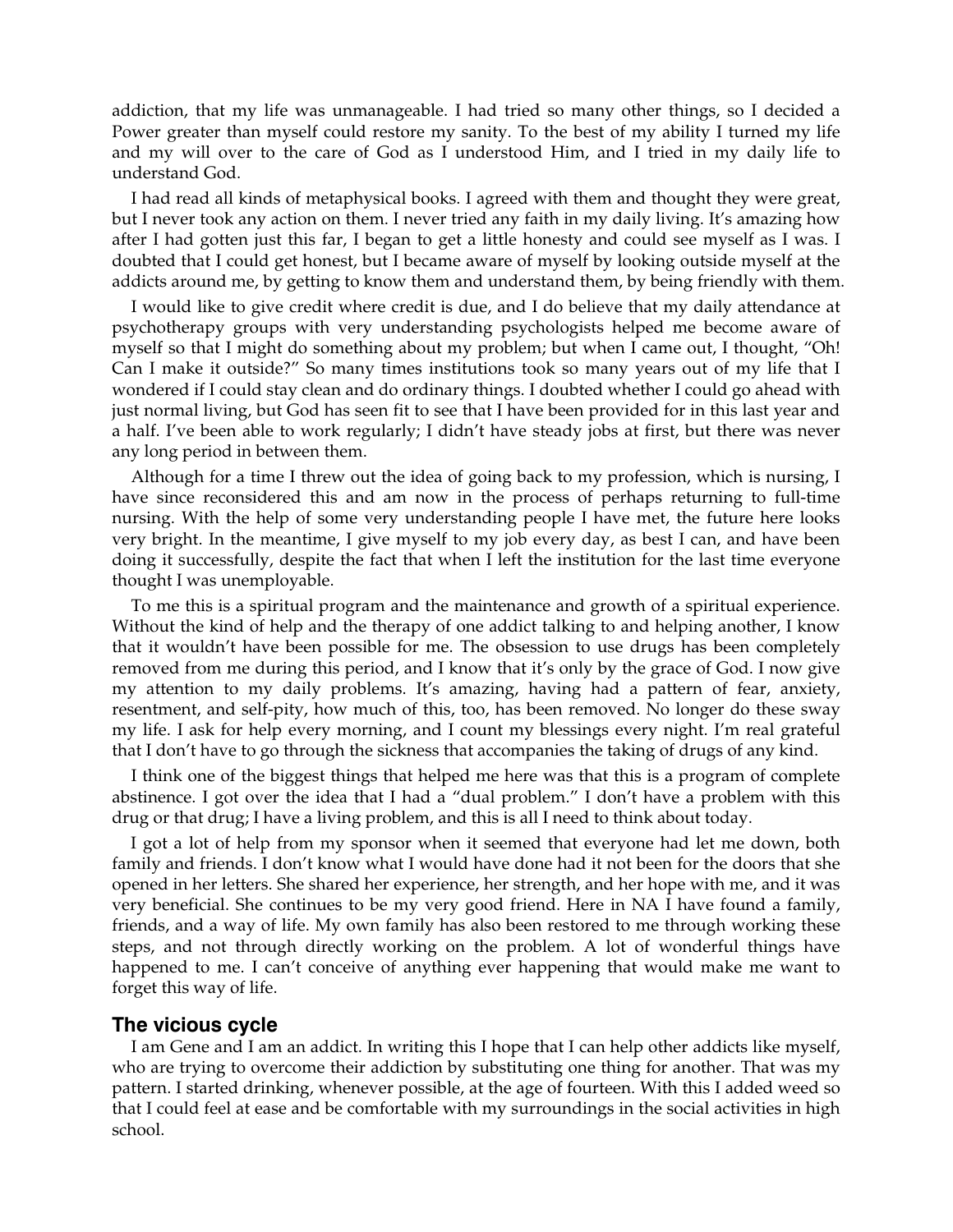At seventeen, I started on heroin and quickly became addicted. After using heroin for oneand-a-half years, I decided to admit myself to an institution. When they accepted my application, I got scared and joined the Army after kicking at home. I thought that by being away from my environment I would be able to solve my problem.

Even here I found myself going AWOL to get more heroin. I was then shipped to Europe and thought that if I just drank, that would be the answer, but again I found nothing but trouble. Upon my release I came back home to the same environment. Again I was using heroin and various other drugs. This lasted about two years.

The rat race really began when I tried to clean up—cough syrup, bennies, fixes, etc. By now, I didn't know where one addiction left off and the other started. A year before I came to Narcotics Anonymous I found myself hopelessly addicted to cough syrup, drinking five or six four-ounce bottles a day. I needed help so I went to a doctor; he prescribed dexedrine and would give me a shot that made me feel good. I found myself going to him practically every day.

This continued for about eight months, and I was very happy with my new found legal addiction. I was also getting codeine from a different doctor. I now became insanely afraid and began drinking too. This went on around the clock for a month and I ended up in a mental institution. After being released from the hospital, I thought I was free from narcotics and now I could drink socially. I soon found out I could not. It was then that I sought help from NA.

Here I learned that my real problem did not lie in the drugs that I had been using, but in a distorted personality that had developed over the years of my using and even before that. In NA I was able to help myself with the help of others in the fellowship. I find I am making progress in facing reality and I'm growing a day at a time. I find new interests now that mean something, and realize that that was one of the things which I was looking for in drugs.

Sometimes I still find it difficult to face things, but I'm no longer alone and can always find someone to help me over the rough and confused spots. I have finally found people like myself who understand how I feel. I'm now able to help others to find what I have, if they really want it. I thank God, as I understand Him, for this way of life.

#### **Something meaningful**

I know now I am not the great leader or philosopher that I tried to make people believe I was. After fifteen years of trying to live this illusion, I now find that I am being accepted for just what I really am. All my life before this, I did things my way. If anyone else ever offered advice or suggestions, I rebuffed them with a closed mind without ever trying what they had to offer to see whether it would succeed or fail. It seems that though my way always failed, I had to use again, until repeated trips to jail began to convince me that something was wrong.

I reached the point of desperately wanting to do something with my life that would be meaningful. I had to try something else that would work. I had found NA several years previous to this decision, but then I was not ready to change. And although I closed the door on NA on many occasions, I have always been welcomed back.

Since I have become willing to do something about my life with the NA program, life has been fuller and more meaningful. I could not experience life before on a daily basis without drugs. I needed these just to face each day. I know I have to alter this pattern of thinking and living if I am to stay completely clean. This I am doing through the principles of our program.

Although I do not now desire or need drugs, I have to fill the void that's left with something worthwhile. I have found this in the Fellowship of NA. I have to stick with the winners and go in the same direction that they go. As long as I follow the steps of the program, I know I can make it, too. Although I don't find the program easy, it is simple enough for a complicated person like me to follow.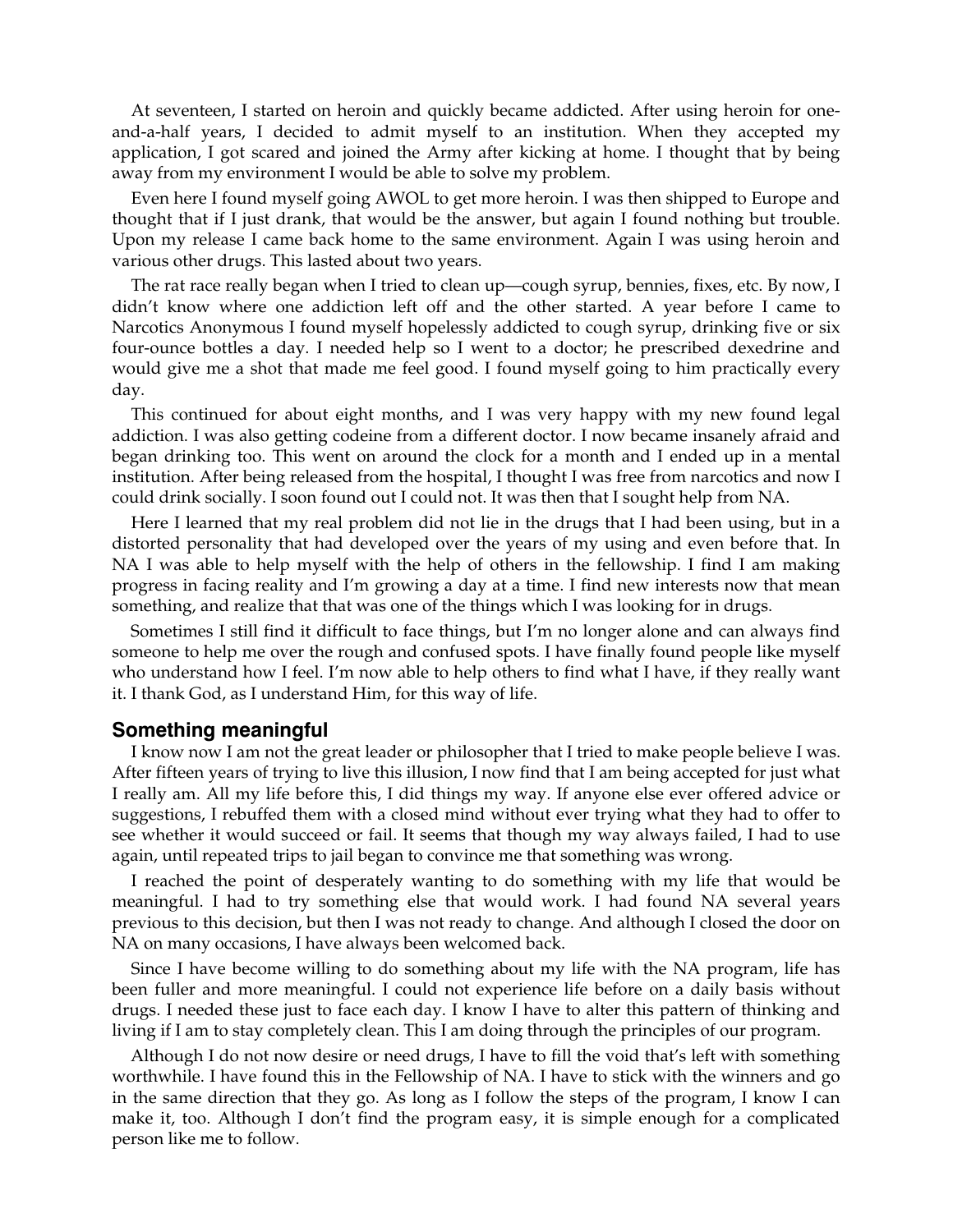#### **I was different**

My story may differ from the others you have heard, in that I was never arrested or hospitalized. I did, however, reach the point of utter despair which so many of us have experienced. It is not my track record that shows my addiction but rather my feelings and my life. Addiction was my way of life—the only way of life I knew for many years.

Thinking back, I must have taken one look at life and decided I didn't want any part of it. I came from a "good old-fashioned," upper-middle-class broken home. I can't remember a time when I haven't been strung out. As a small child, I found out I could ease the pain with food, and here my drug addiction began.

I became part of the pill mania of the 1950's. Even at this time I found it hard to take medication as directed. I figured that two pills would do twice as much good as one. I remember hoarding pills, stealing from my mother's prescriptions, having a hard time making the pills last until the next refill.

I continued to use in this way throughout my early years. When I was in high school and the drug craze hit, the transition between drug store dope and street dope was a natural. I had already been using drugs on a daily basis for nearly ten years; these drugs had virtually stopped working. I was plagued with adolescent feelings of inadequacy and inferiority. The only answer I had was that, if I took something, I either was, felt, or acted better.

The story of my street using is pretty normal. I used anything and everything available every day. It didn't matter what I took so long as I got high. Drugs seemed good to me in those years. I was a crusader; I was an observer; I was afraid; and I was alone. Sometimes I felt all-powerful and sometimes I prayed for the comfort of idiocy—if only I didn't have to think. I remember feeling different—not quite human—and I couldn't stand it. I stayed in my natural state: loaded.

In 1966, I think, I got turned on to heroin. After that, like so many of us, nothing else would do the thing for me. At first I joy-popped occasionally, and then used only on weekends; but a year later I had a habit, and two years later I flunked out of college and started working where my connection worked. I used stuff and dealt, and ran for another year-and-a-half before I got sick and tired of being sick and tired.

I found myself strung out and no longer able to function as a human being. During this last year of my using, I started looking for help. Nothing worked! Nothing helped!

Somewhere along the line I had gotten the telephone number of a man in NA. Against my better judgment and without hope, I made what may well be the most important phone call of my life.

No one came to save me; I wasn't instantly cured. The man simply said that if I had a drug problem, I might benefit from the meetings. He gave me the address of a meeting for that night. It was too far to drive, and besides I was kicking. He also gave me the address of another meeting a couple of days later and closer to home. I promised him I'd go and have a look. When the night came, I was deathly afraid of getting busted, and afraid of the dope fiends I would find there. I knew I wasn't like the addict you read about in books or newspapers. Despite these fears I made my first meeting. I was dressed in a three piece black suit, black tie, and eightyfour hours off a two-and-a-half-year run. I didn't want you to know what and who I was. I don't think I fooled anybody. I was screaming for help, and everybody knew it. I really don't remember much of that first meeting, but I must have heard something that brought me back. The first feeling I do remember on this program was the gnawing fear that because I'd never been busted or hospitalized for drugs, I might not qualify and might not be accepted.

I used twice during my first two weeks around the program, and finally gave up. I no longer cared whether or not I qualified. I didn't care if I was accepted. I didn't even care what the people thought of me. I was too tired to care.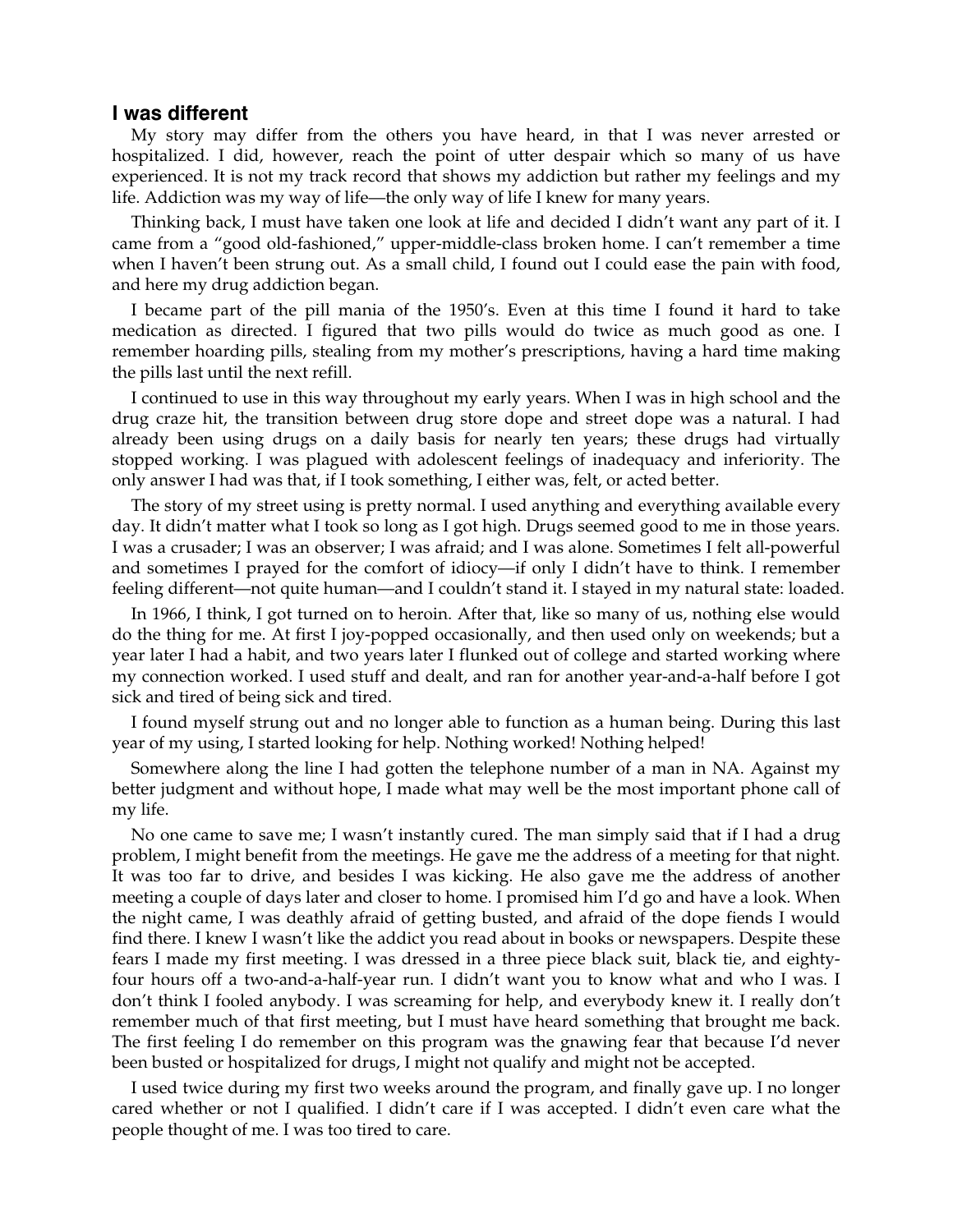I don't remember exactly when, but shortly after I gave up, I began to get some hope that this program might work for me. I started to imitate some of the things the winners were doing. I got caught up in NA. I felt good, it was great to be clean for the first time in years.

After I'd been around for about six months, the novelty of being clean wore off, and I fell off that rosy cloud I'd been riding. It got hard. Somehow I survived that first dose of reality. I think the only things I had going for me then were the desire to stay clean, no matter what; faith that things would work out okay so long as I didn't use; and people who were willing to help when I asked for help. Since then, it's been an uphill fight; I've had to work to stay clean. I've found it necessary to go to many meetings, to work with newcomers, to participate in NA, to get involved. I've had to work the Twelve Steps the best I could, and I've had to learn to live.

Today my life is much simpler. I have a job I like, I'm comfortable in my marriage, I have real friends, and I'm active in NA. This type of life seems to suit me fine. I used to spend my time looking for the magic—those people, places, and things that would make my life ideal. I no longer have time for magic. I'm too busy learning how to live. It's a long, slow process. Sometimes I think I'm going crazy. Sometimes I think, "What's the use?" Sometimes I back myself into that corner of self-obsession and think there's no way out. Sometimes I think I can't stand life's problems anymore, but then this program provides an answer and the bad times pass.

Most of the time life's pretty good. And sometimes life is great, greater than I can ever remember. I learned to like myself and found friendship. I came to know myself a little bit and found understanding. I found a little faith, and from it, freedom. And I found service and learned that this provides the fulfillment I need for happiness.

#### **Fearful mother**

I thought an addict was a person who was using hard drugs, someone who was on the streets or in jail. My pattern was different—I got my drugs from a doctor or friends. I knew something was wrong yet I tried to do right—at work, in my marriage, and in raising my children. I really tried hard. I would be doing well and then I'd fail. It went on like this and each time it seemed like forever; it seemed like nothing would ever change. I wanted to be a good mother. I wanted to be a good wife. I wanted to be involved in society yet never felt a part of it.

I went through years of telling my children "I'm sorry but this time it will be different." I went from one doctor to another asking for help. I went for counseling feeling everything will be all right now, but the inside was still saying, "What is wrong?" I was changing jobs, changing doctors, changing drugs, trying different books, religions, and hair colors. I moved from one area to another, changed friends, and moved furniture. I went on vacations and also remained hidden in my home—so many things through the years—constantly feeling, I'm wrong, I'm different, I'm a failure.

When I had my first child I liked it when they knocked me out; I liked the feeling of the drugs they gave me. It was a feeling that whatever is going on around me, I don't know and I don't care, really. Through the years the tranquilizers gave me the feeling that nothing is really that important. Toward the end, things became so mixed up I was not sure what was and what was not important. I was shaking inside and out. Drugs would not help.

I was still trying, but very little. I had quit work and was trying to go back but I couldn't. I would be on the couch afraid of everything. I was 103 pounds and had sores on my lips and in my nose. I had diabetes and shook so that I had a hard time putting a spoon to my mouth. I felt I was out to kill myself and people around me were out to hurt me. Physically and mentally I had a breakdown. I had just become a grandmother and I could not even communicate with a small child. I was almost a vegetable. I wanted to be a part of living but did not know how. Part of me said I'd be better off dead and part of me said there has to be a better way of living.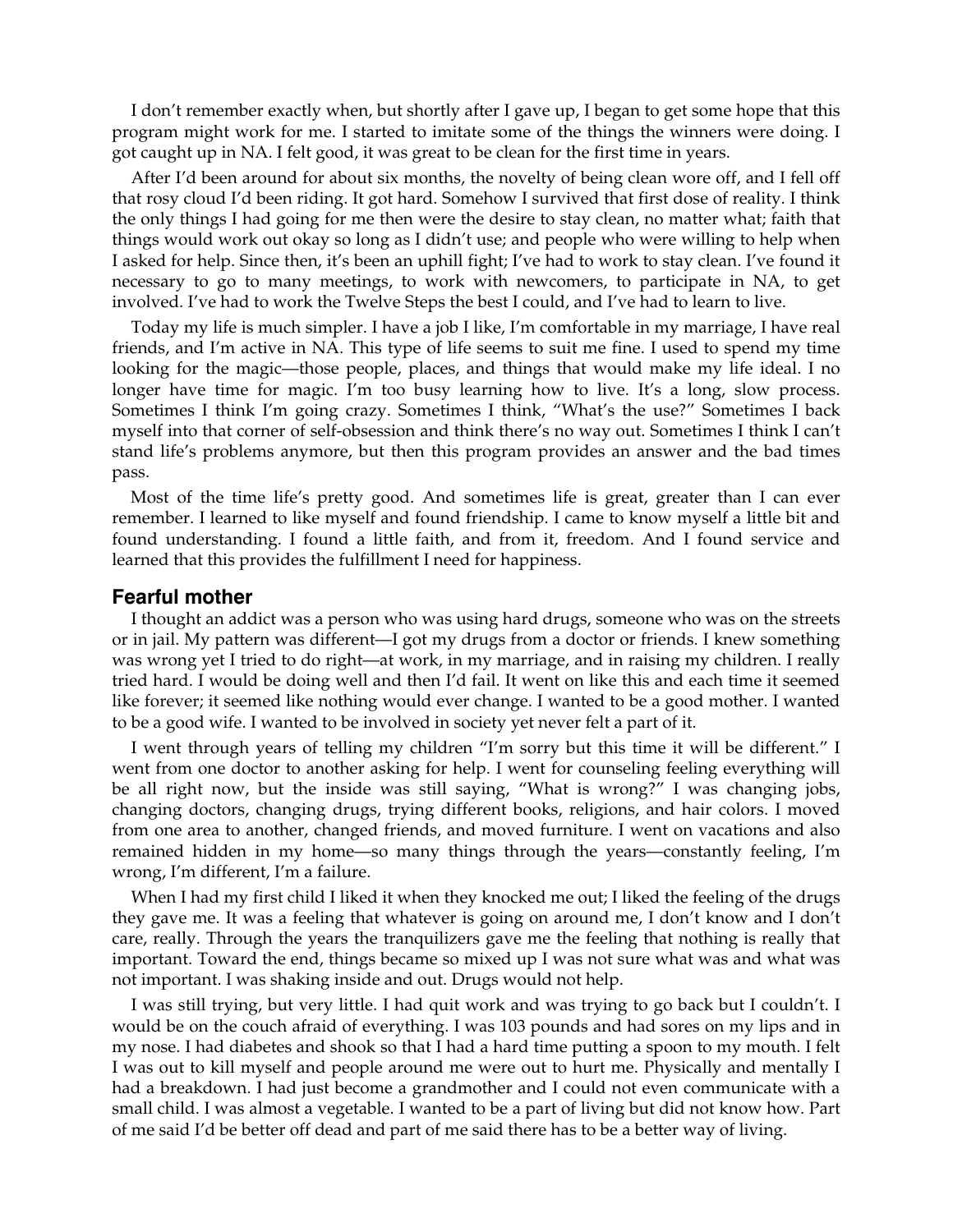When I started on the program of NA, there were a lot of people who suggested just everyday things for me to do, like eating, taking a bath, getting dressed, going for a walk, going to meetings. They told me, "Don't be afraid, we have all gone through this." I went to a lot of meetings through the years. One thing has stuck with me, one thing they said from the beginning, "Betty, you can stop running and you can be whatever you want to be and do whatever you want to do."

Since being on the program I have listened and watched many people and have seen them go through many ups and downs. I have used the teachings I felt were best for me. My work area has had to change and I have been going to school. I have had to relearn all the way back to the grammar school level. It has been slow for me but very rewarding.

I also decided that I need to know me better before I can have a meaningful relationship with a man. I am learning to communicate with my daughters. I am trying many things which I wanted to do for years. I am able to remember many things that I had pushed out of my mind. I have found that Betty is not that big pile of nothing but is someone and something that I never really stopped to look at or listen to. April 1 will be my fifth NA birthday. How's that for April Fool's Day!

#### **Fat addict**

I am an addict. I used at least fifty different types of drugs on an ongoing basis for a period of eighteen years. I didn't know it when I started using, but I used drugs for only one reason because I didn't like the way I felt. I wanted to feel better. I spent eighteen years trying to feel different. I couldn't face the everyday realities of life. Being a fat kid, fat all my life, I felt rejected.

I was born in Arizona in 1935 and I moved to California in the early 1940's. My family moved around from state to state and my father was married several times. He was a binge drinker; either he was in a state of self-righteousness or a state of complete degradation. This is one of the many reasons we moved so often.

As I moved from school to school, I would relate various experiences that I had and I would talk about my various stepmothers. For some reason, I was thought to be a liar. It seemed the only company that accepted me, no matter where I went, was the so-called lower-level people, and I never felt I was a lower-level person. It made me feel like I had some self-worth by being able to look down on them.

My family life was confused and painful, but a lot of sound moral values were passed on to me in my upbringing. I always made the attempt to stay employed. As a matter of fact, on most occasions I managed to be self-employed in some type of business. I was even able to maintain some civic status by belonging to fraternal organizations.

I was five feet, five inches tall, and weighed 282 pounds. I ate compulsively to try and handle my feelings and emotions and to make me feel better. As a matter of fact, this is how I originally got into using heavy drugs. I wanted to lose weight so desperately that I became willing to use heroin. I thought I would be smart enough not to get hooked, that I could use and lose my appetite, feel good and outsmart the game. I bounced around the country and ended up in penitentiaries and jails. This was the beginning of the end; not only was I a compulsive overeater and remained fat, but I was also addicted to the drugs I was using.

Somebody told me about the Fellowship of Narcotics Anonymous when I was in the complete stage of degradation and desperation. Having no place to go, I walked into this fellowship feeling as low as a person can feel, like there was no way out. I was completely and totally morally bankrupt. I knew nothing about spiritual values. I knew nothing about living. Life ultimately was nothing but pain on a daily basis. All I knew was to put something in me